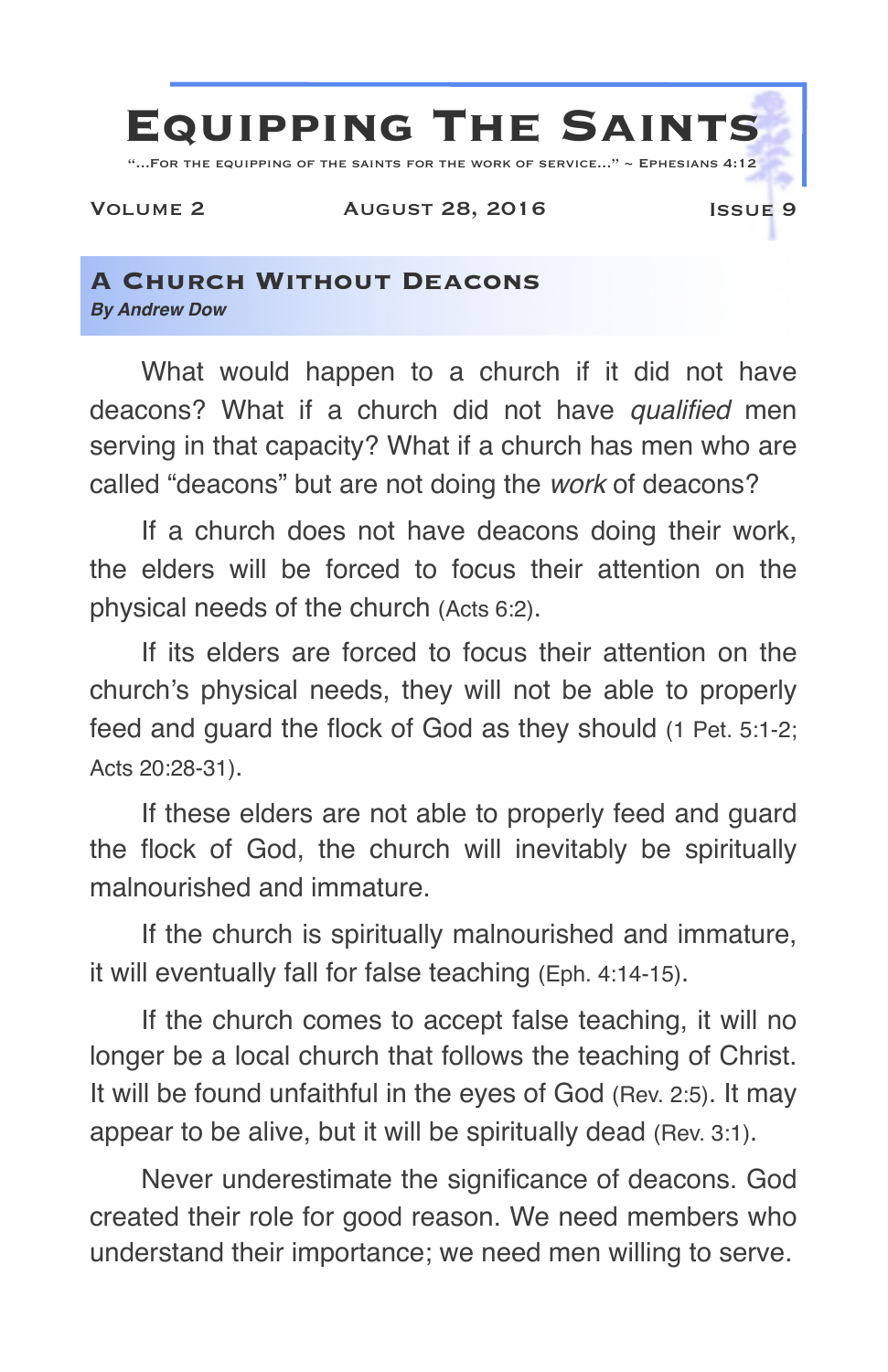## **How Is the Church to Choose and Appoint Deacons?** *By H.E. Phillips*

The selection of those to be deacons is not done by majority vote election. This method automatically makes the winners deacons. Others put the responsibility upon the preacher to select and appoint the deacons. This is not what Acts 6:3 teaches.

Some believe that deacons *"grow"* into the office. They began doing the work and one day they are recognized as deacons. Various views of this method are put forward, but none are scriptural.

There is not a detailed procedure, point for point, given in the New Testament for selecting and appointing deacons. There are three steps necessary in getting men into the office of deacon:

1. Qualifications determined. The first thing to be done is to determine exactly what essentials the men must have because selection depends entirely upon whether or not the men have them. A lot of teaching and studying of the New Testament should be given to this subject by the congregation.

2. The Selection. The Holy Spirit said: **"Look ye out among you"** (Acts 6:3). This places the responsibility upon the disciples (church). Whatever method of selecting out the qualified men that is decently and orderly, and fully respecting the Scriptures, may be used. One method may be to have each member of the congregation make a list of the names of those believed to be qualified and give the lists to two or three respected brethren of the congregation to put together for all to consider. Any orderly method of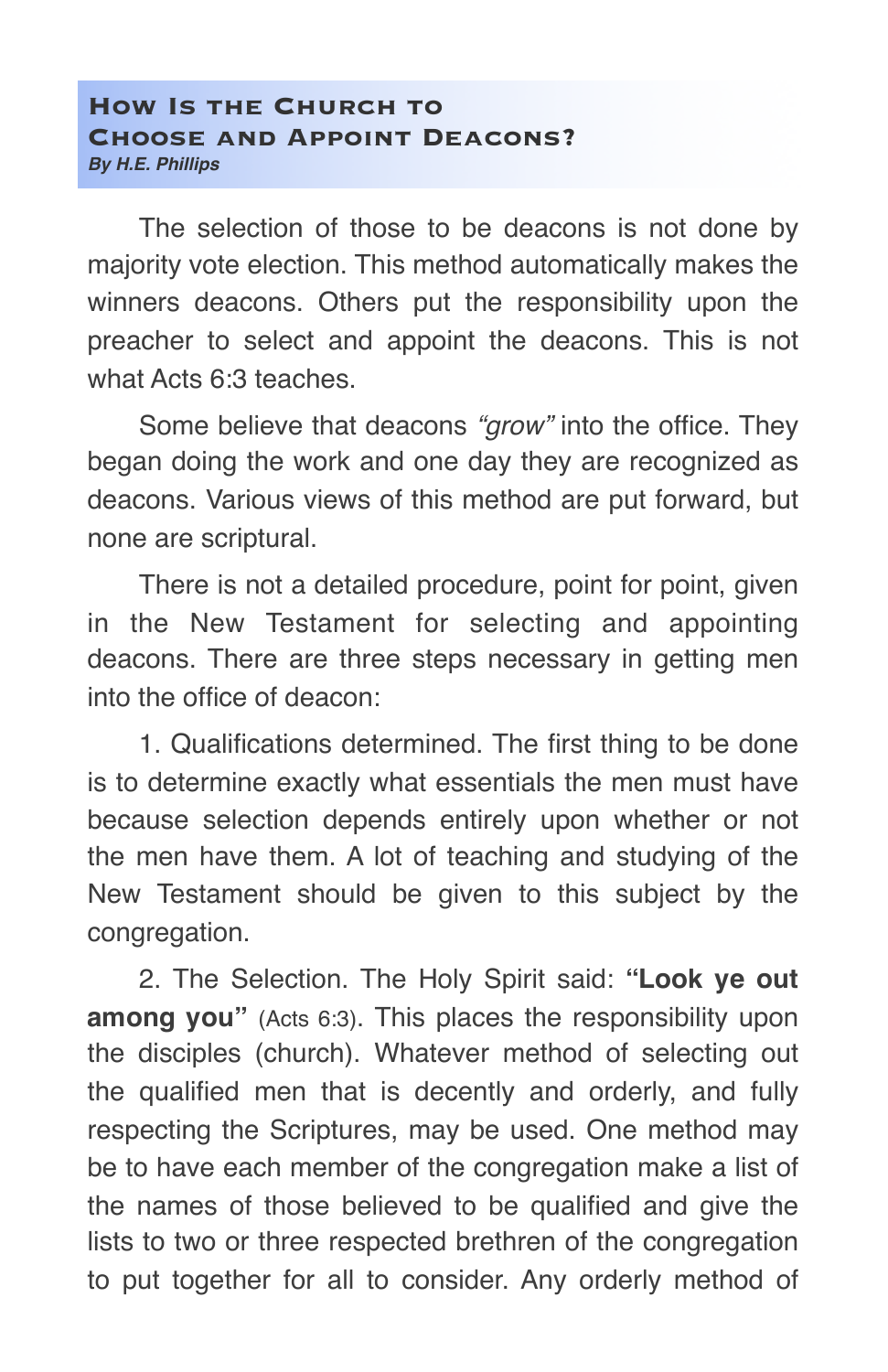doing this will be successful. To stop here would be *"majority vote rule."* After the names of those who have been suggested are given, each member should have the opportunity to voice any scriptural objection against any name. If any objection is scripturally valid, that person should not be appointed, no matter how many want him; he is not scripturally qualified. The selection depends upon the qualifications. If any man is contentious about being a deacon even though valid scriptural objections are established against him, he is confirming his unfitness for the office.

3. The Appointing. Titus was left in Crete to **"ordain"** elders in every city (Tit. 1:5). Paul and Barnabas **"appointed"** elders in every church where they had preached (Acts 14:23). Deacons are appointed in the same way. The evangelist may appoint those who are qualified and have been selected by the brethren. This appointing is simply the designating them to the work. The method of doing this may vary from place to place, but it must conform to God's word.

Some time should be allowed between the selection and the appointment to allow for consideration by the church. Someone may know of a scriptural reason why one should not be appointed. After a sufficient time has elapsed after the selection, the preacher may appoint them in a very solemn manner to impress the seriousness of the responsibility of both the deacons and the church. No secret balloting should be used because too many evil things can be covered up.

Every responsible and faithful member of the church should know when one is qualified to be a deacon. If one is